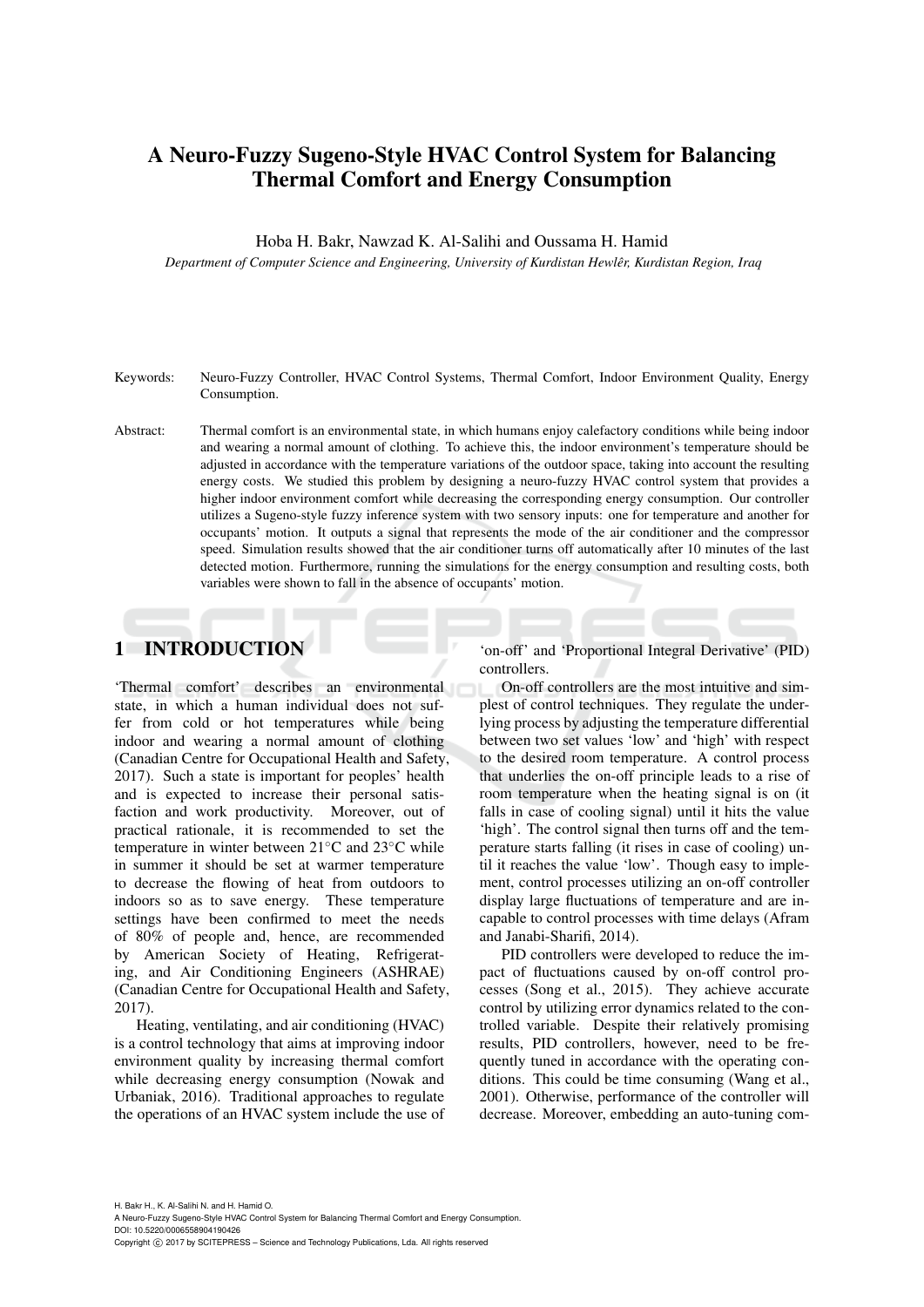ponent (e.g. the Ziegler-Nichols method (Ziegler and Nichols, 1942)) might be helpful for moderating the time complexity given a realistic modeling of the underlying process (Åström and Hägglund, 1984), (Bi et al., 2000). But it doesn't work in all applications (Salsbury, 2005).

Because of the different influences on the overall quality of indoor environment, an HVAC control system has to interrelate several input variables into another set of outputs (Mirinejad et al., 2012). This requires the system to treat numerous elements of uncertainty. Historically, uncertainty has been dealt with by probability theory. Though powerful, probability theory, however, serves well in modeling situations where the primary source of uncertainty is randomness (Jaynes, 2003). Other sources of uncertainty such as vagueness, similarity, or preference as opposed to ambiguity can be dealt with adequately by emulating human cognitive and decision-making processes. The theory of 'fuzzy logic' provides a natural framework to handle *uncertainty* in a natural way. Here, instead of asking whether something is true, we ask how much it is true (Keller et al., 2016).

Research on HVAC control systems has correlated the effectiveness of the PID controllers with the naturalness of the fuzzy logic approaches. For example, Mohindru and Sharma found that a fuzzy controller with two input signals, one for error and another denoting the rate of change along with seven membership functions, performed better than a finetuned Ziegler-Nichols-style PID controller (Mohindru and Sharma, 2015). This result was supported by other studies that showed the fuzzy logic controllers' ability to adapt to longer time delays (Kobersi et al., 2013), reduce energy consumption (Dash et al., 2012), and/or provide thermal comfort (Collotta et al.,  $2014$ ).

In the present work, we set out solve the problem of achieving thermal comfort with possibly reduced energy consumption. To this end, we designed a neuro-fuzzy controller that combines neural networks' ability of generalization (Glüge et al., 2010) and the human-like inference within of the fuzzy logic framework (Keller et al., 2016). Combining information from multiple sensory sources has been shown to facilitate human decision making (Hamid et al., 2010) and model's performance (Hamid, 2015). Our controller achieves a higher indoor environment quality by balancing thermal comfort and energy consumption. The underlying model of the proposed controller utilizes a Sugeno-style fuzzy inference system with two sensory inputs: one for temperature and another for motion. It outputs a signal that represents the mode of the air conditioner and the compressor speed



Figure 1: Room geometry.

for each mode. The testing of the controller showed that the air conditioner of the controlled HVAC system turns off *automatically* 10 minutes after the last detected motion of room occupants. Accordingly, simulations of the cost levels and energy consumption were shown to fall when the room was empty as justified through the absence of occupants' motion.

The remainder of the paper is organised as follows. Section 2 introduces the designed neuro-fuzzy controller and its underlying mathematical model for regulating room temperature. In section 3, we discuss the considered simulation scenarios. Results are presented and discussed in section 4. We finally conclude and portray our plans for future work in section 5.

#### $\overline{2}$ **METHODS AND ANALYSIS**

### $2.1$ **Mathematical Modeling of Indoor Air Temperature**

Controlling the temperature of an indoor environment can be affected by various factors including the geometry of the indoor environment as well as the environmental conditions of the corresponding outdoor surroundings. Figure 1 shows the geometric characteristics of the room that served for the control task in our work. The heating and cooling of the room temperature is affected by the efficiency of the air conditioner, the volume of the room, the heat loss and heat gain in winter and summer, respectively. The rate of temperature change of the monitored room can be computed by:

$$
\frac{dT_{room}}{dt} = \frac{1}{m_{room-air} \cdot c_{air}} \left[ \frac{dQ_{gain}}{dt} - \frac{dQ_{loss}}{dt} \right] \tag{1}
$$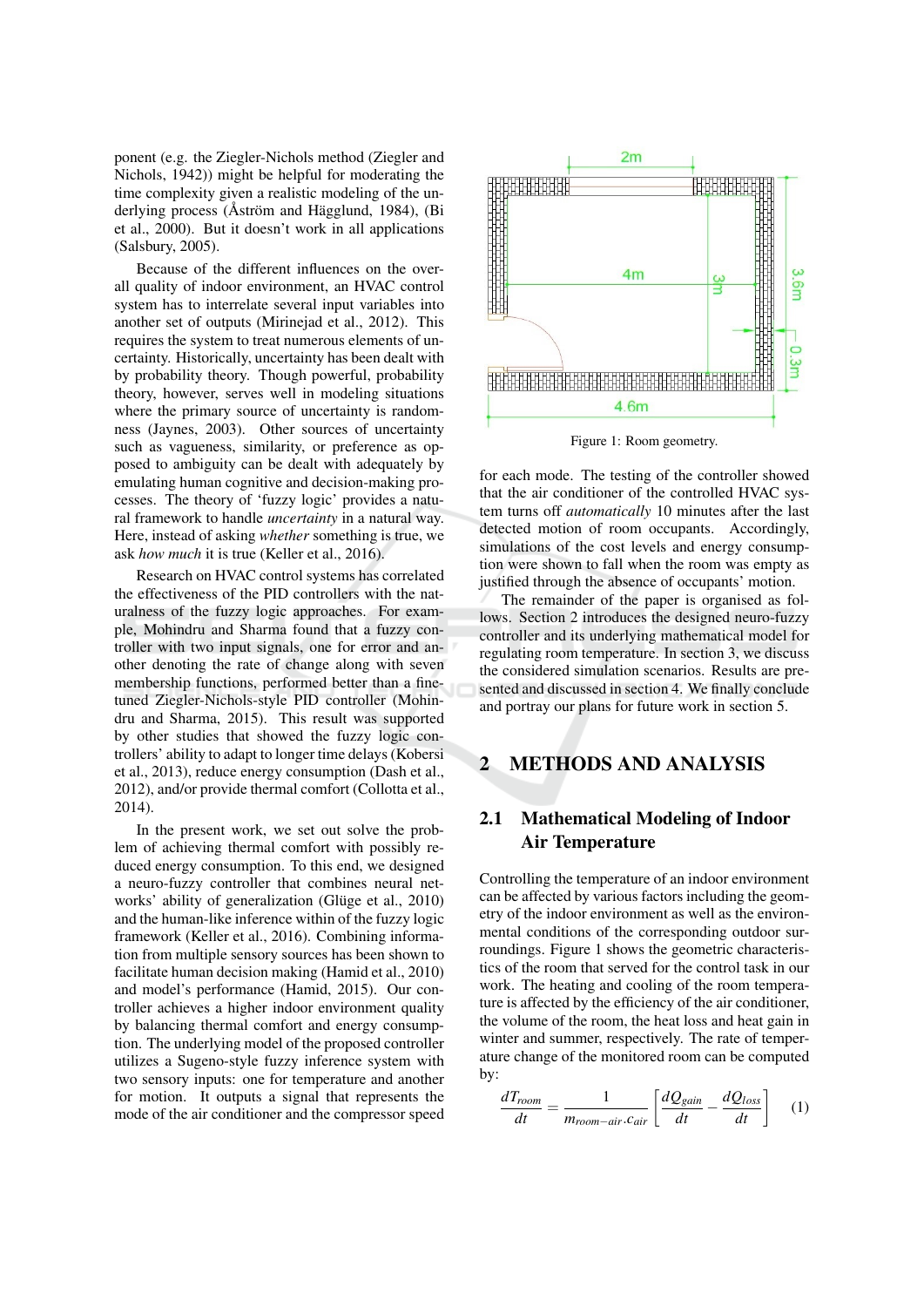where  $dT_{room}/dt$  denotes the rate of thermal variation, which is transferred to the room from the air conditioner, in terms of the discrepancy between the rate of energy gain  $Q_{gain}$  and that of energy loss  $Q_{loss}$  (in joules per seconds). According to Eq. (1), the amount of transferred thermal energy will cool down or heat up the room depending on the constant mass of the air (in kilogram) of the monitored room  $(m_{room-air})$ and specific heat capacity  $(c_{air})$  in (joule/kilogram degree). The specific heat capacity of air  $(c_{air})$  in (ioule/kilogram degree) for both  $20^{\circ}$ C and  $25^{\circ}$ C as initial room temperature is 1005 joule/kilogram degrees. Moreover, the mass of the room's air  $m_{room-air}$ depends on air density  $\rho$  (in kg/m<sup>3</sup>) and the volume V  $(in m<sup>3</sup>)$  of the room. Hence, the mass of the room's air can be computed as follows.

$$
m_{room-air} = \rho.V \tag{2}
$$

We chose  $\rho = 1.225 \text{ kg/m}^3$  of the standard atmosphere, which is the value of air density at sea level and at 15°C (McCormick, 1995), (Cavcar, 2000). The volume of the room is  $36 \text{ m}^3$ . Lastly, the energy loss, that is  $dQ_{loss}/dt$ , is computed from

$$
\frac{dQ_{loss}}{dt} = \frac{\kappa A (T_{room} - T_{outside})}{D}
$$
(3)

Here,  $\kappa$  is the thermal conductivity (in Joule/sec/m<sup>o</sup>C) of the insulation materials to conduct energy transfer. It is 0.72 Joule/sec/m° for common brick, 0.78 Joule/sec/m $^{\circ}$  for glass window, and 0.8 Joule/sec/m $^{\circ}$ for concrete roof. The term  $A$  in Eq. (3) refers to the area. We considered three areas in our calculations, the area of the window  $A_{window}$ , that of the roof  $A_{root}$ , and the area of the wall  $A_{wall}$ . Finally, D in Eq. (3) represents the thickness of the common brick, double glazed window, and concrete roof, which is in our case 0.3m, 0.01m, and 0.25m, respectively.



Figure 2: Architecture of the neuro-fuzzy system.

#### **Modeling the Air Conditioner**  $2.2\phantom{0}$

Selecting the right size of an air conditioner is crucial for optimizing energy consumption. For example, a bigger sized air conditioner may cool a room faster than a smaller one, but it consumes more energy. On the other hand, choosing the right size of an air conditioner is bedeviled by some factors such as the area and the volume of the room, the number of occupants, the local climate, shading, and the size of windows inside the room. All the same, there is a set of rules that can be used to estimate the proper capacity of an air conditioner. To regulate the room temperature described in Section 2.1, we considered a one ton air conditioner, which corresponds to 3516 Joules/second of energy consumption (Air Conditioning Systems, 2017). The compressor speed for heating and cooling within the air conditioner is not limited to certain values of electricity usage. This implies that the working power of the compressor varies according to the difference between the actual and the desired temperatures (Song et al., 2015). This allows adjusting the compressor to the desired capacity and operating conditions (Engineering 360 Powered by IEEE GlobalSpec,

2017). Thus, the air conditioner will not work with its maximum amount of energy when there is a small amount of differences present between actual temperature of the room and the desired temperature.

#### **The Neuro-Fuzzy Controller** 2.3

We modeled the air conditioning using a neuro-fuzzy control system as developed by ANFIS toolbox in Matlab. Figure 2 shows the general architecture of the devised neuro-fuzzy. It consists of five layers with following specifications. The first layer corresponds to input variables, the second layer represents input membership functions (inputmf), the third layer refers to the rule base, the fourth layer is denotes the output membership functions, and the fifth layer refers to the output variable. Importantly, our model utilizes a fuzzy inference system (FIS) with two sensory inputs: one for temperature and another for motion. It then produces an output signal that controls the compressor speed. Specifically, the first input, termed as 'input1', corresponds to the error that results from the discrepancy between the desired and the actual room temperatures. The second input, referred to as 'input2', models the room occupancy, that is, whether or not the sensor detects motion in the room. The output represents the mode of the air conditioner and the compressor speed for each input combination. The error input has three trapezoidal membership func-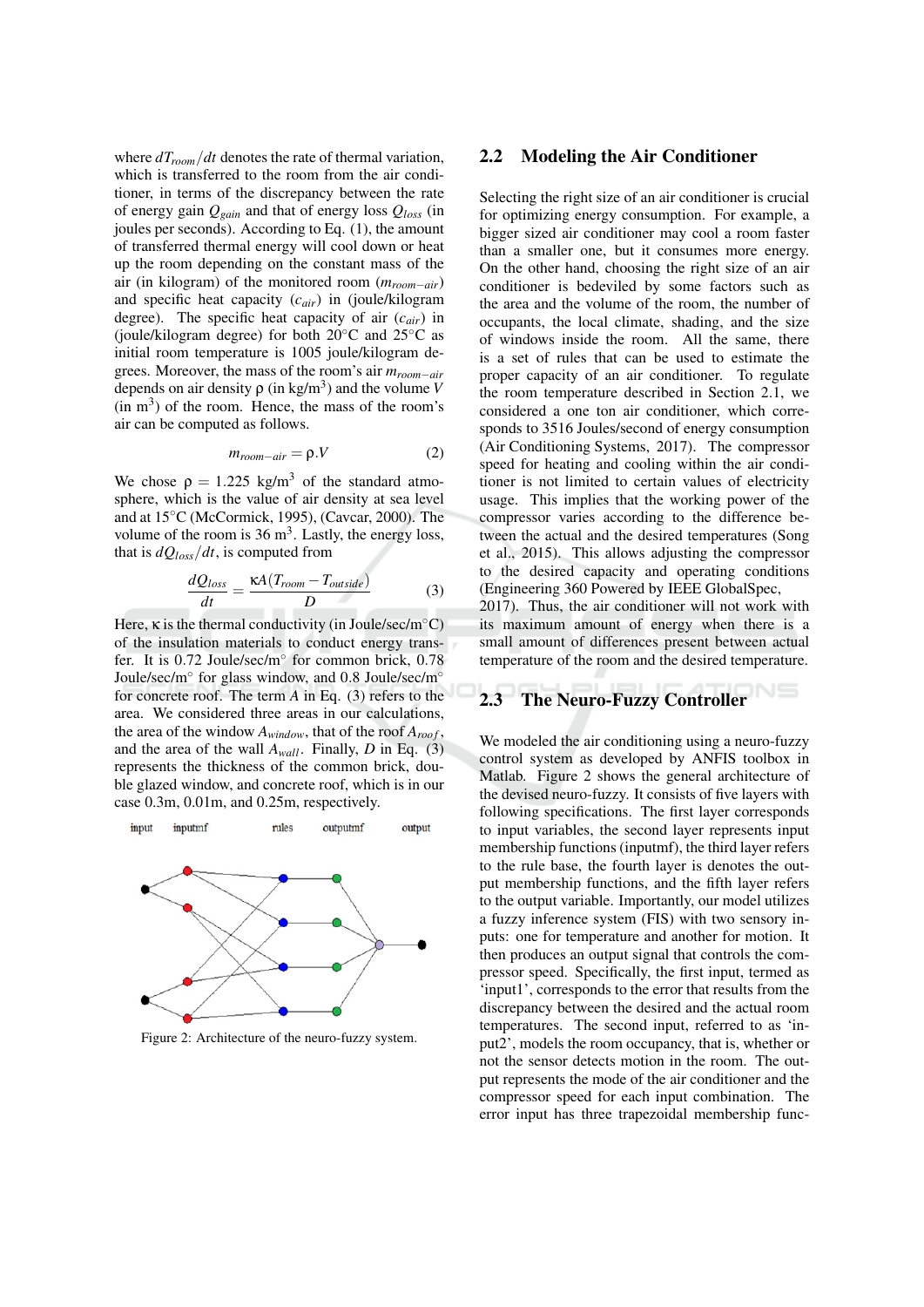

tions, the motion input has two trapezoidal membership functions, and the output has six membership functions. We tested the devised FIS with different input combinations, ranging from  $-9.531^{\circ}$ C to 3.242<sup>°</sup>C for 'input1' and from 0 to 1 for 'input2' as illustrated in the upper left and upper right plots of Fig. 3, respectively). The range of output membership function lies within the interval  $[-65, 65]$  as shown in the bottom left plot of Fig. 3. Finally, the rule base of a Sugeno-style FIS is demonstrated in the bottom right plot of Fig. 3.

#### **Cost Calculation**  $2.4$

Total energy cost was calculated as the product of the amount of energy consumed and the cost for one energy unit. The amount of energy consumed in time unit is computed from

$$
\frac{dQ}{dt} = Q.t
$$
\n(4)

with  $Q$  representing the energy in Joule unit and  $t$  referring to time in seconds.

#### 3 **SIMULATION SCENARIOS**

Once the devised neuro-fuzzy controller is setup, the simulation for regulating room temperature can start. We set our target temperatures at  $22^{\circ}$ C for winter and  $24^{\circ}$ C for summer. Our choice of these temperature values was motivated by research results on 'thermal comfort' (Caldo, 2015) and international standards along with a sense of practical rationale. A place with relatively high temperature will cause its occupants to feel tired and exhausted, whereas they will become restless and distracted, if the temperature is relatively low. Consequently, the simulation runs with the target temperatures of 22°C for winter and 24° for summer. We used different initial room temperature at the start of the simulation for summer and winter. Temperature variation is generated from the differences between the current and the desired room temperatures. Once the rate of temperature differences are fed into the controller, the system outputs the mode of the air conditioning, which will be selected automatically, and the amount of energy given to the air conditioner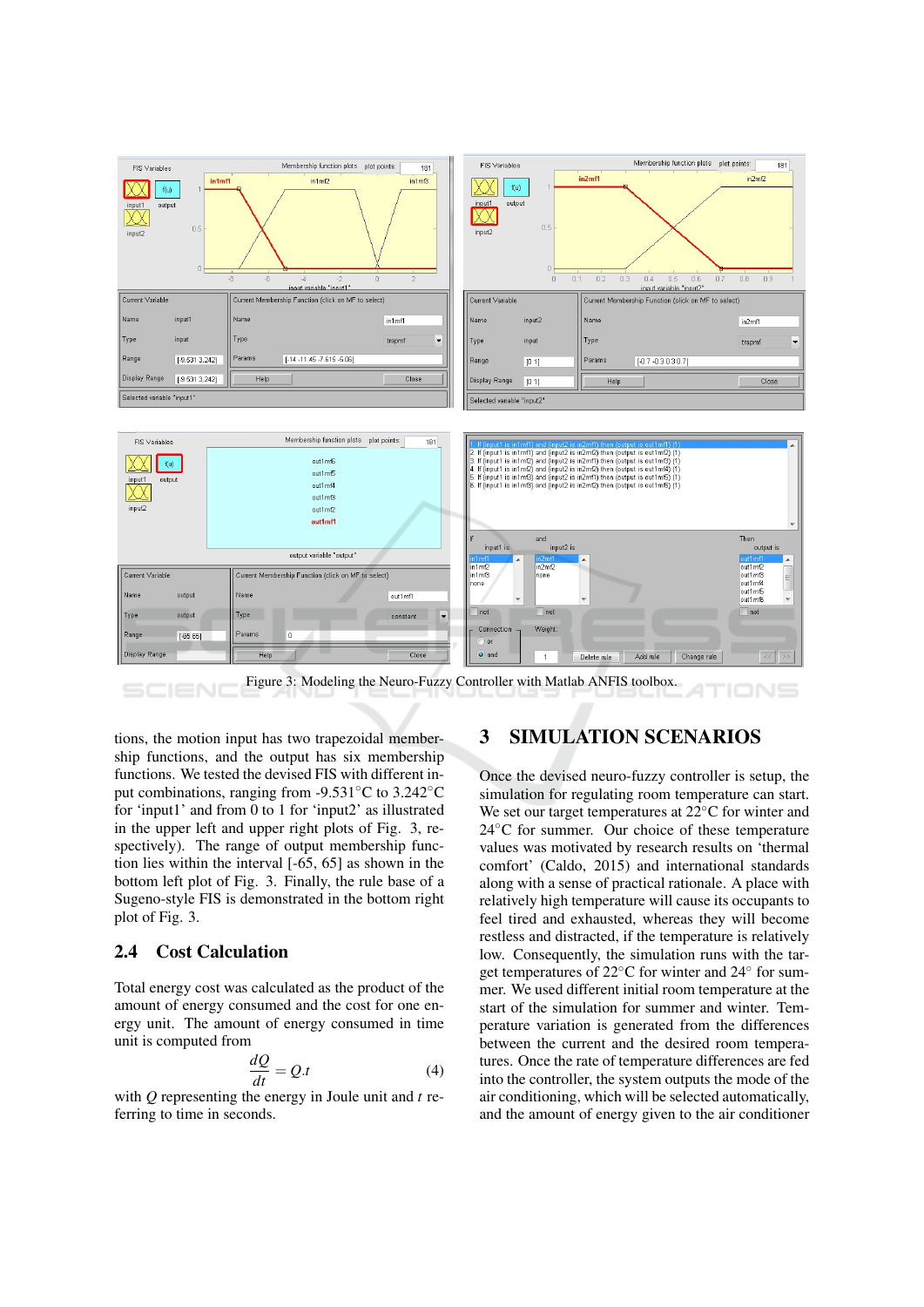

Figure 4: Simulation results. The first column corresponds to the presence of motion, whereas the second simulates the absence of motion. In each column, the rows from up to down show the neuro-fuzzy controller's output response and the controller's speed.

to control the compressor speed. The second input, which represents the signal provided by the motion sensor, detects whether there is moving occupants to ensure that the air conditioner turns on only if there is motion and off 10 minutes after the last observed motion.

### $\overline{\mathbf{4}}$ **SIMULATION RESULTS OF THE NEURO-FUZZY CONTROLLER**

#### **In The Presence of Motion**  $4.1$

Simulation results of the neuro-fuzzy controller in the presence of motion are shown in the first subplot columns of figures 4 and 5. Subplot A of figure 4 represents the indoor temperature change according to the outdoor temperature and the target temperature. The starting indoor temperature is  $20^{\circ}$ C for simulating the outdoor temperature in winter. The system starts at 08:00 AM and the indoor temperature raised fast by 70 seconds and was brought to around the set point of  $22^{\circ}$ C as it is shown in subplot C of figure 4. This time for reaching the set point will be shorter if the initial indoor temperature is higher or the target temperature is lower. The lower target temperature is easier to achieve since it is closer to the outdoor temperature whenever the system is starting to work. This means that the room temperature is well controlled by the proposed neuro-fuzzy controller. Then the indoor temperature remains relatively steady and keeps around the set point. However, there is a temperature fluctuation which is because of the outdoor temperature reaches to the lowest temperature during this time periods or evening time. As a result of that the conduction of heating flow from indoor to outdoor is increasing but the controller has the capability of regulating room temperature. Therefore, there are some variations due to outdoor temperature during 24 hours or 86400 seconds. Although the proposed intelligent temperature controller is able to rise the indoor temperature back to the set point, there is a small fluctuation occurred which is variant between 21.98 and 21.99.

While providing a comfortable indoor temperature, it is important to consume less energy. The more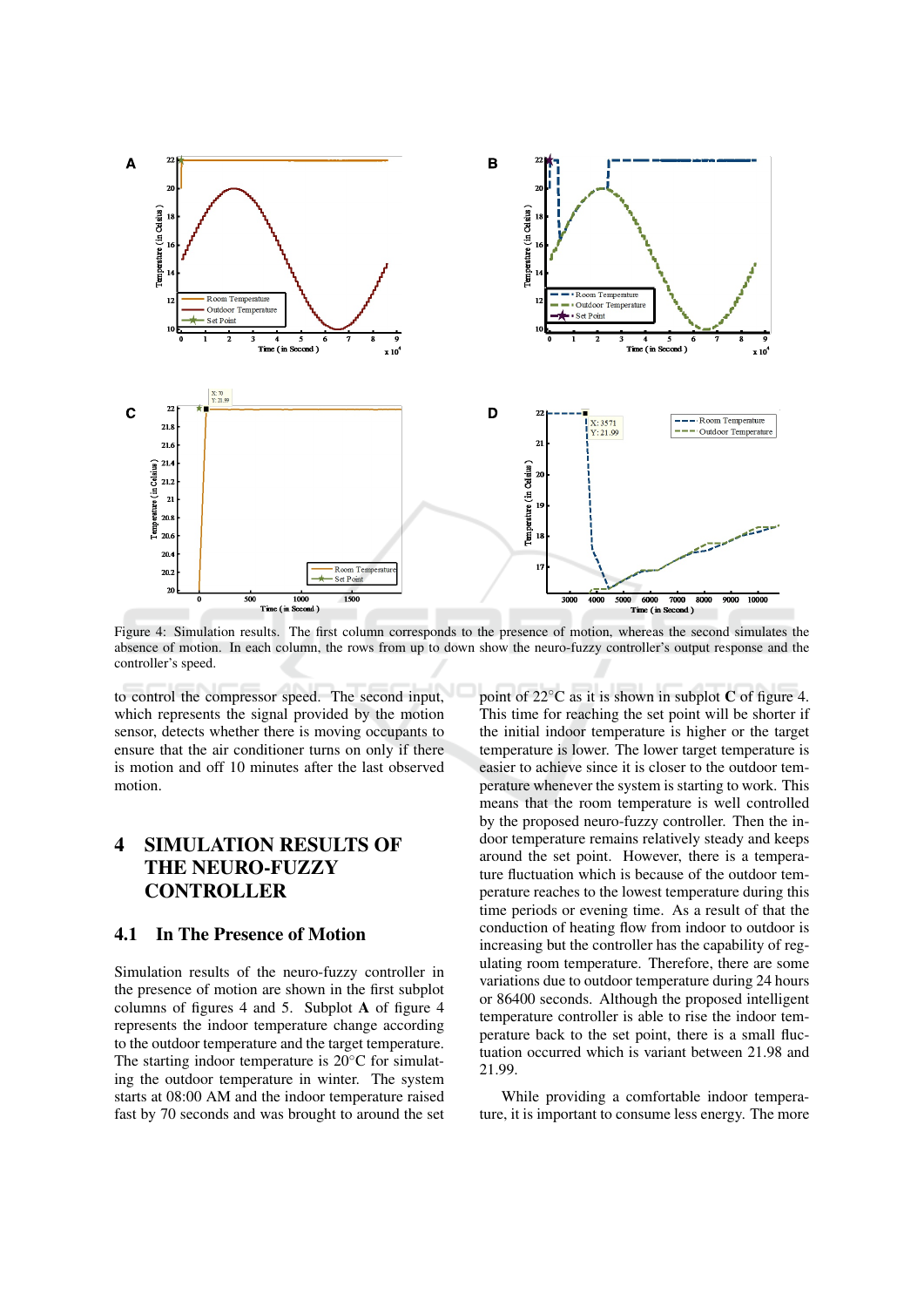

Figure 5: Simulation results. The first column corresponds to the presence of motion, whereas the second simulates the absence of motion. In each column, the rows from up to down show the amount of energy consumed by the controller and the corresponding total cost.

energy consumed will result in increasing the emission of greenhouse gases like carbon dioxide. The validation of the neuro-fuzzy controller according to energy consumption is shown in subplot A of figure 5. The measurements indicate that the maximum of energy is consumed when there is a huge difference between indoor temperature which is affected by outdoor temperature and set temperature. On the other hand, the energy consumed decreases when the system is relatively steady, since the variation of temperature has decreased. This is applied in the first period of the day which is from 08:00 AM to 08:00 PM or every twelve hours of a day. Therefore, the variation of the amount of energy consumed will results in the variation of electric power consumed. The amount of consumed electricity over a specific time period is the cost of consumed energy. As we can see in subplot C of figure 5, the cost of electric power is stable during the period of  $(08:00 \text{ AM})$  to  $(08:00 \text{ PM})$  which indicates the period of saved energy. On the other hand, in the period between the  $(08:00 \text{ PM})$  to  $(08:00 \text{ AM})$  the cost increases because of the increasing energy consumption. This results in a total cost of energy consumption of \$3.412.

### 4.2 In the Absence of Motion

Analogously, the simulation results in the absence of occupants' motion are given in the second subplot columns of figures 4 and 5. Specifically, the system is tested for assuming that there is no motion in the room in the period from 2938 seconds to 29978 seconds while the set point temperature is  $22^{\circ}$ C (subplot **B** of figure 4). The HVAC system will turn off after 10 minutes or 600 seconds at point 3538 seconds of no occupants in the room. On the other hand, as soon as the room is occupied at 29978 seconds, the air conditioning system will start to work and it controls the indoor temperature to be back on track of rising up to reach the set point. The measurements shown in subplot **D** of figure 4 illustrate that the system will cool down or reach around the outdoor temperature of about  $16^{\circ}$ C by 867 seconds. Nevertheless, there are some small differences between the outdoor and indoor temperatures because of the wall and window insulations.

Importantly, one of the aims of our controller's design is to automatically turn off the air conditioner when there is no occupants, so as to save energy and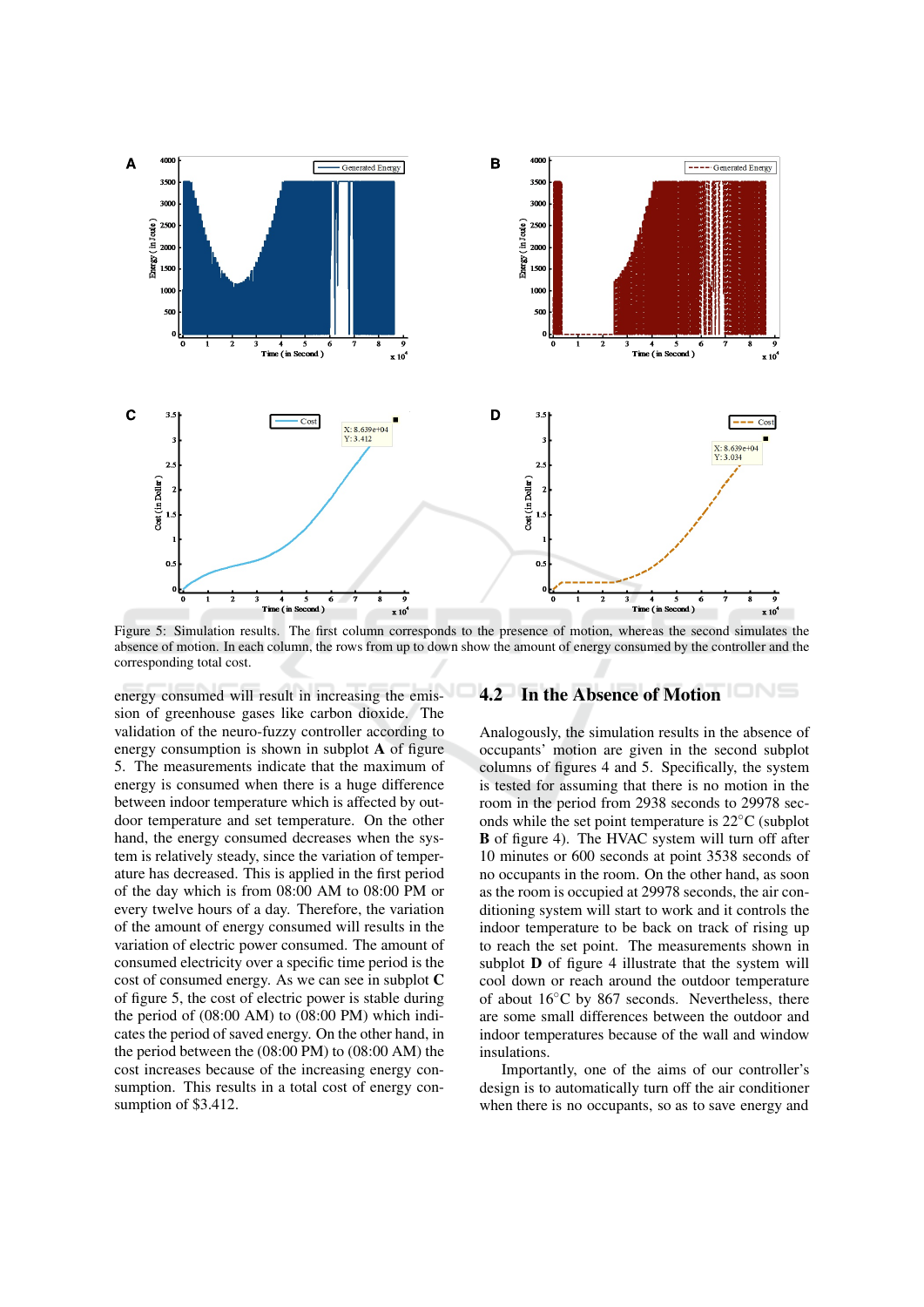decrease the cost of electricity used. The result of saving energy can be seen clearly in subplot **B** of figure 5. When there is no room occupancy, the amount of energy consumed becomes zero. As a result, the total cost of electricity decreases to \$3 as shown in subplot D of figure 5.

#### 5 **CONCLUSIONS**

We have designed a neuro-fuzzy HVAC control system for regulating room temperature. Our controller achieves a higher indoor environment quality by balancing thermal comfort and energy consumption. The underlying model of the proposed controller utilizes a Sugeno-style fuzzy inference system with two sensory inputs: one for temperature and another for motion. It outputs a signal that represents the mode of the air conditioner and the compressor speed for each mode. The testing of the controller showed that the air conditioner of the controlled HVAC system turns off automatically 10 minutes after the last detected motion of room occupants. Accordingly, simulations of the cost levels and energy consumption were shown when the room was empty as justified through the absence of occupants' motion.

For the future, we aim at expanding the number of environmental factors to be considered compared with only one variable, that is, the room temperature in the current analysis. Also, we shall deploy the controller to monitor a whole house rather than merely one room.

## **ACKNOWLEDGEMENTS**

The authors would like to thank the anonymous reviewers for their valuable time and helpful comments.

### **REFERENCES**

- Afram, A. and Janabi-Sharifi, F. (2014). Theory and applications of hvac control systems-a review of model predictive control (mpc). Building and Environment,<br>72:343-355.
- Åström, K. J. and Hägglund, T. (1984). Automatic tuning of simple regulators with specifications on phase and amplitude margins. Automatica, 20(5):645-651.
- Bi, Q., Cai, W.-J., Wang, Q.-G., Hang, C.-C., Lee, E.-L., Sun, Y., Liu, K.-D., Zhang, Y., and Zou, B. (2000). Advanced controller auto-tuning and its application in hvac systems. Control Engineering Practice,  $8(6):633-644.$
- Caldo, R. B. (2015). FLC-based indoor air quality assessment for ashrae standard conformance. In Industrial Engineering, Management Science and Applications 2015, pages 711–718. Springer.
- Cavcar, M. (2000). The international standard atmosphere (isa). Anadolu University, Turkey, 30:1-7.
- Collotta, M., Messineo, A., Nicolosi, G., and Pau, G. (2014). A dynamic fuzzy controller to meet thermal comfort by using neural network forecasted parameters as the input. *Energies*,  $7(8):4727-4756$ .
- Dash, S. K., Mohanty, G., and Mohanty, A. (2012). Intelligent air conditioning system using fuzzy logic. International Journal of Scientific & Engineering Research, 3(12):1-6.
- Glüge, S., Hamid, O. H., and Wendemuth, A. (2010). A simple recurrent network for implicit learning of temporal sequences. Cognitive Computation, 2(4):265-271.
- Hamid, O. H. (2015). A model-based markovian contextdependent reinforcement learning approach for neurobiologically plausible transfer of experience. International Journal of Hybrid Intelligent Systems,  $12(2):119-129.$
- Hamid, O. H., Wendemuth, A., and Braun, J. (2010). Temporal context and conditional associative learning.  $BMC$  neuroscience,  $11(1)$ :45.
- Jaynes, E. T. (2003). Probability theory: The logic of science. Cambridge university press.
- Keller, J. M., Fogel, D. B., and Liu, D. (2016). Fundamentals of computational intelligence. Wiley-IEEE Press.
- Kobersi, I. S., Finaev, V. I., Almasani, S. A., and Abdo, K. W. A. (2013). Control of the heating system with fuzzy logic. World Applied Sciences Journal, 23(11):1441-1447.
- Air Conditioning Systems (2017). Air Conditioning Calculations. (online accessed: 2017, January 27).
- Canadian Centre for Occupational Health and Safety (2017). Thermal Comfort for Office Work. (2017, February 17).
- Engineering 360 Powered by IEEE GlobalSpec  $(2017).$ HVAC - Ventilation. (online accessed: 2017, January  $27)$ .
- McCormick, B. W. (1995). Aerodynamics, aeronautics, and flight mechanics, volume 2. Wiley New York.
- Mirinejad, H., Welch, K. C., and Spicer, L. (2012). A review of intelligent control techniques in hvac systems. In Energytech, 2012 IEEE, pages 1–5. IEEE.
- Mohindru, P. and Sharma, G. (2015). Simulation performance of pid and fuzzy logic controller for higher order system. Simulation, 1(7).
- Nowak, M. and Urbaniak, A. (2016). Application of predictive control algorithms for thermal comfort and energy saving in the classroom. In Carpathian Control Conference (ICCC), 2016 17th International, pages 527-**532. IEEE.**
- Salsbury, T. I. (2005). A survey of control technologies in the building automation industry. IFAC Proceedings Volumes, 38(1):90-100.